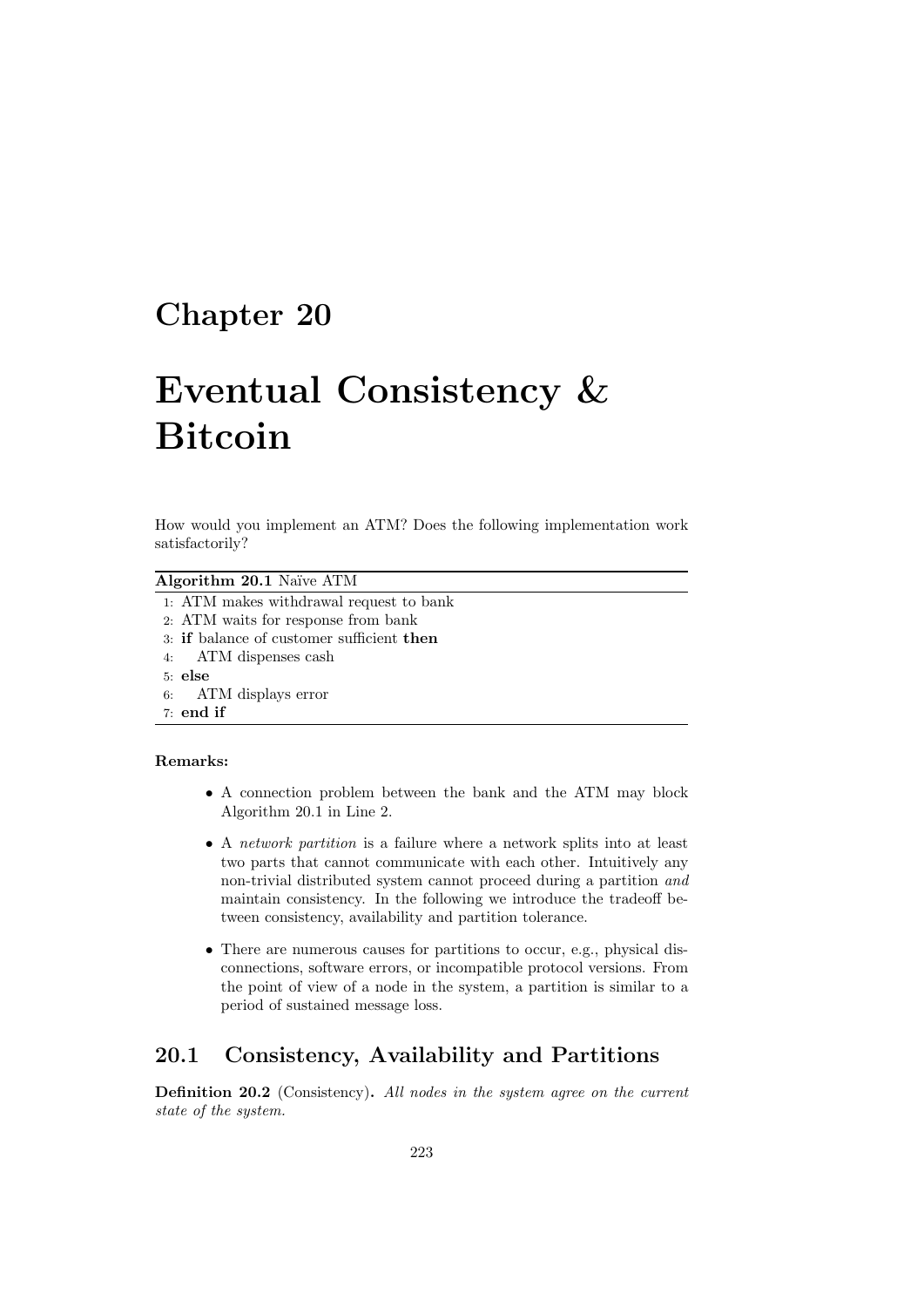Definition 20.3 (Availability). The system is operational and instantly processing incoming requests.

Definition 20.4 (Partition Tolerance). Partition tolerance is the ability of a distributed system to continue operating correctly even in the presence of a network partition.

**Theorem 20.5** (CAP Theorem). It is impossible for a distributed system to simultaneously provide Consistency, Availability and Partition Tolerance. A distributed system can satisfy any two of these but not all three.

Proof. Assume two nodes, sharing some state. The nodes are in different partitions, i.e., they cannot communicate. Assume a request wants to update the state and contacts a node. The node may either: 1) update its local state, resulting in inconsistent states, or 2) not update its local state, i.e., the system is no longer available for updates.  $\Box$ 

| Algorithm 20.6 Partition tolerant and available ATM |  |
|-----------------------------------------------------|--|
|-----------------------------------------------------|--|

1: if bank reachable then

- 2: Synchronize local view of balances between ATM and bank
- 3: if balance of customer insufficient then
- 4: ATM displays error and aborts user interaction
- 5: end if
- 6: end if
- 7: ATM dispenses cash
- 8: ATM logs withdrawal for synchronization

#### Remarks:

- Algorithm 20.6 is partition tolerant and available since it continues to process requests even when the bank is not reachable.
- The ATM's local view of the balances may diverge from the balances as seen by the bank, therefore consistency is no longer guaranteed.
- The algorithm will synchronize any changes it made to the local balances back to the bank once connectivity is re-established. This is known as eventual consistency.

Definition 20.7 (Eventual Consistency). If no new updates to the shared state are issued, then eventually the system is in a quiescent state, i.e., no more messages need to be exchanged between nodes, and the shared state is consistent.

- Eventual consistency is a form of weak consistency.
- Eventual consistency guarantees that the state is eventually agreed upon, but the nodes may disagree temporarily.
- During a partition, different updates may semantically conflict with each other. A conflict resolution mechanism is required to resolve the conflicts and allow the nodes to eventually agree on a common state.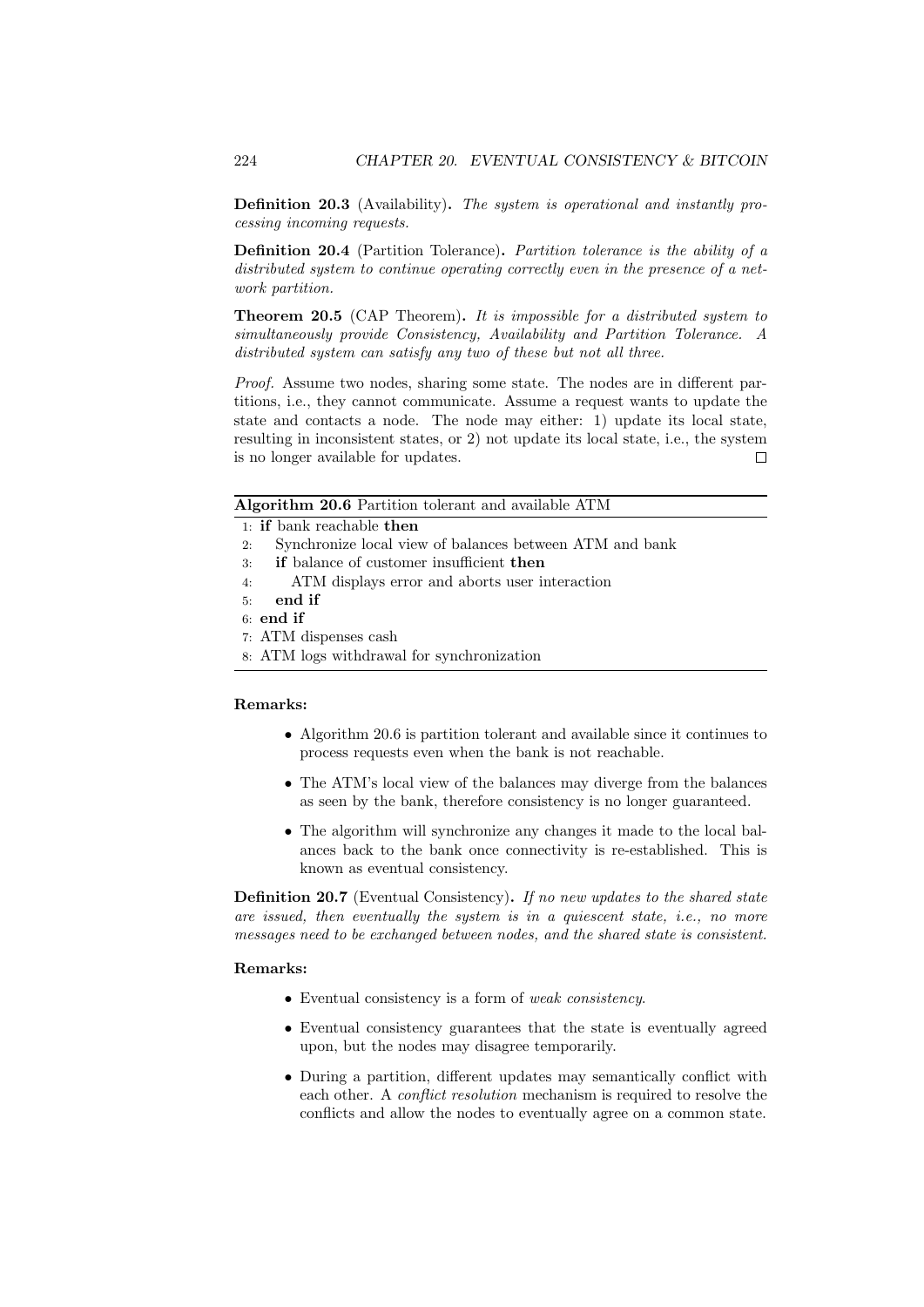• One example of eventual consistency is the Bitcoin cryptocurrency system.

## 20.2 Bitcoin

Definition 20.8 (Bitcoin Network). The Bitcoin network is a randomly connected overlay network of a few thousand nodes, controlled by a variety of owners. All nodes perform the same operations, i.e., it is a homogenous network and without central control.

#### Remarks:

• The lack of structure is intentional: it ensures that an attacker cannot strategically position itself in the network and manipulate the information exchange. Information is exchanged via a simple broadcasting protocol.

Definition 20.9 (Address). Users may generate any number of private keys, from which a public key is then derived. An address is derived from a public key and may be used to identify the recipient of funds in Bitcoin. The private/public key pair is used to uniquely identify the owner of funds of an address.

- The terms public key and address are often used interchangeably, since both are public information. The advantage of using an address is that its representation is shorter than the public key.
- It is hard to link addresses to the user that controls them, hence Bitcoin is often referred to as being pseudonymous.
- Not every user needs to run a fully validating node, and end-users will likely use a lightweight client that only temporarily connects to the network.
- The Bitcoin network collaboratively tracks the balance in bitcoins of each address.
- The address is composed of a network identifier byte, the hash of the public key and a checksum. It is commonly stored in base 58 encoding, a custom encoding similar to base 64 with some ambiguous symbols removed, e.g., lowercase letter "l" since it is similar to the number  $"1"$ .
- The hashing algorithm produces addresses of size 20 bytes. This means that there are  $2^{160}$  distinct addresses. It might be tempting to brute force a target address, however at one billion trials per second one still requires approximately  $2^{45}$  years in expectation to find a matching private/public key pair. Due to the birthday paradox the odds improve if instead of brute forcing a single address we attempt to brute force any address. While the odds of a successful trial increase with the number of addresses, lookups become more costly.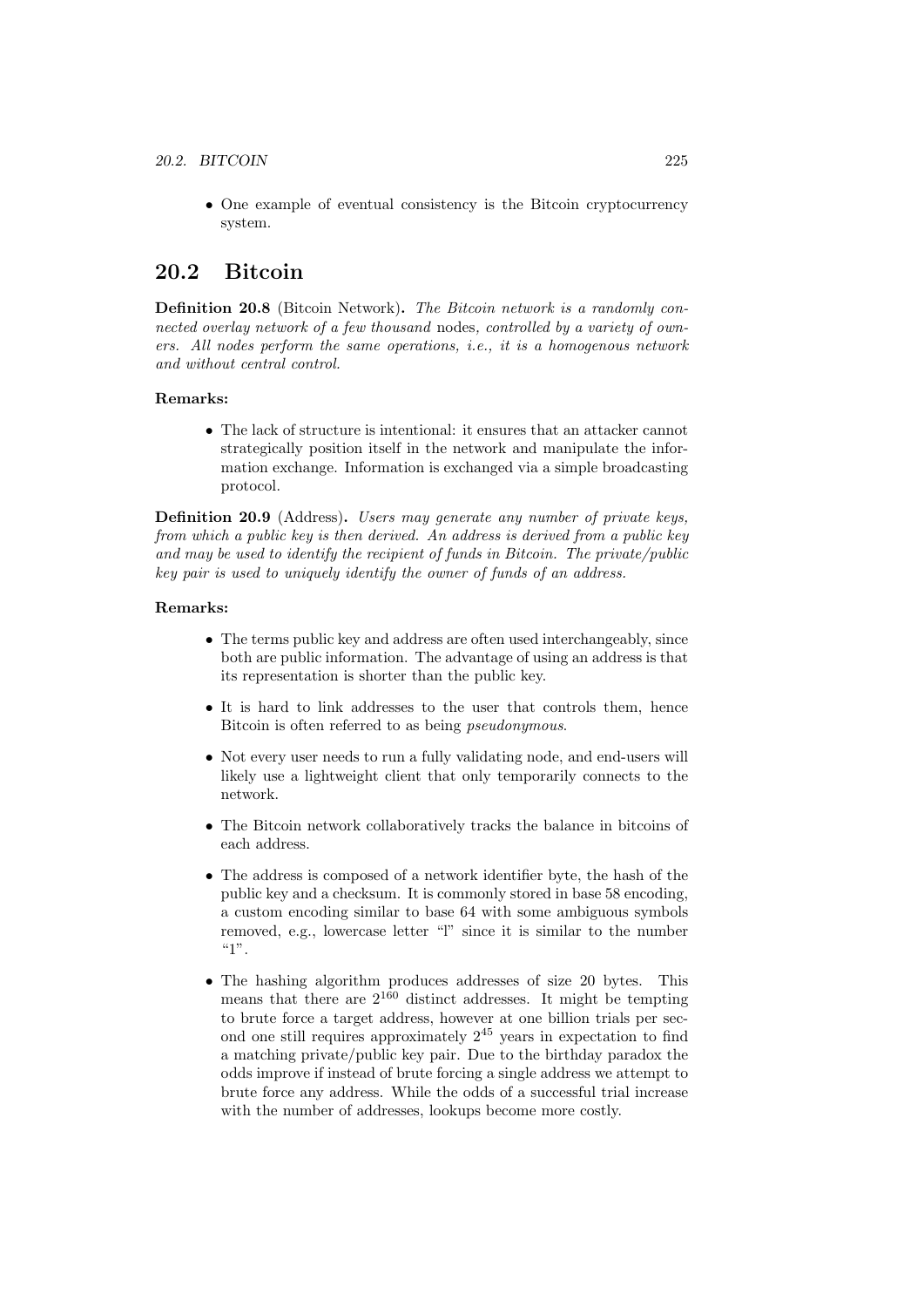Definition 20.10 (Output). An output is a tuple consisting of an amount of bitcoins and a spending condition. Most commonly the spending condition requires a valid signature associated with the private key of an address.

#### Remarks:

- Spending conditions are scripts that offer a variety of options. Apart from a single signature, they may include conditions that require the result of a simple computation, or the solution to a cryptographic puzzle.
- Outputs exist in two states: unspent and spent. Any output can be spent at most once. The address balance is the sum of bitcoin amounts in unspent outputs that are associated with the address.
- The set of unspent transaction outputs (UTXO) and some additional global parameters is the shared state of Bitcoin. Every node in the Bitcoin network holds a complete replica of that state. Local replicas may temporarily diverge, but consistency is eventually re-established.

Definition 20.11 (Input). An input is a tuple consisting of a reference to a previously created output and arguments (signature) to the spending condition, proving that the transaction creator has the permission to spend the referenced output.

Definition 20.12 (Transaction). A transaction is a datastructure that describes the transfer of bitcoins from spenders to recipients. The transaction consists of a number of inputs and new outputs. The inputs result in the referenced outputs spent (removed from the UTXO), and the new outputs being added to the UTXO.

#### Remarks:

- Inputs reference the output that is being spent by a  $(h, i)$ -tuple, where  $h$  is the hash of the transaction that created the output, and  $i$  specifies the index of the output in that transaction.
- Transactions are broadcast in the Bitcoin network and processed by every node that receives them.

- Note that the effect of a transaction on the state is deterministic. In other words if all nodes receive the same set of transactions in the same order (Definition 15.8), then the state across nodes is consistent.
- The outputs of a transaction may assign less than the sum of inputs, in which case the difference is called the transaction's fee. The fee is used to incentivize other participants in the system (see Definition 20.19)
- Notice that so far we only described a local acceptance policy. Nothing prevents nodes to locally accept different transactions that spend the same output.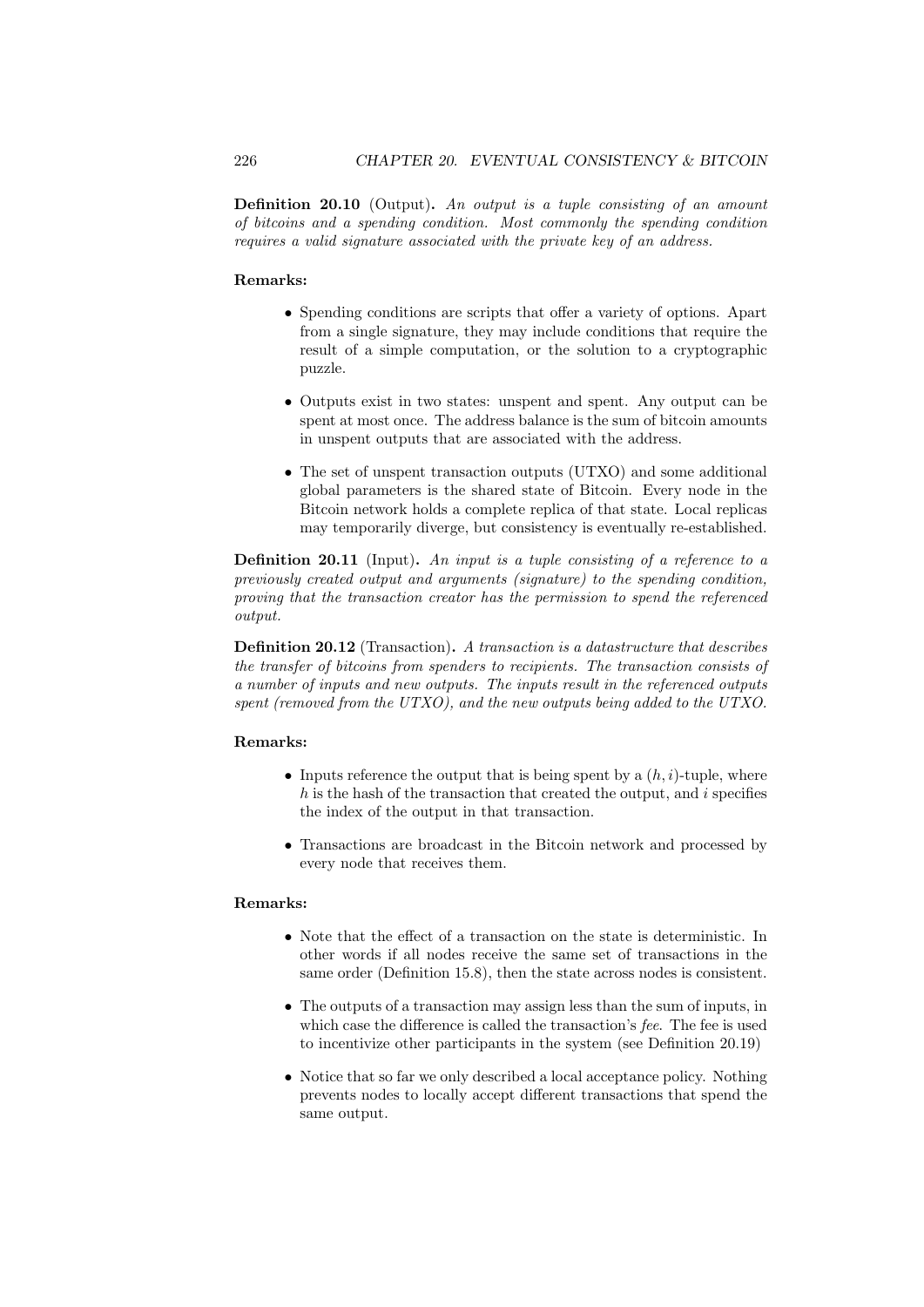Algorithm 20.13 Node Receives Transaction

|    | 1. Receive transaction $t$                                                |
|----|---------------------------------------------------------------------------|
|    | 2. for each input $(h, i)$ in t do                                        |
| 3: | if output $(h, i)$ is not in local UTXO or signature invalid then         |
| 4: | Drop $t$ and stop                                                         |
| 5: | end if                                                                    |
|    | $6:$ end for                                                              |
|    | 7: if sum of values of inputs $\langle$ sum of values of new outputs then |
|    | 8: Drop $t$ and stop                                                      |
|    | $9:$ end if                                                               |
|    | 10: for each input $(h, i)$ in t do                                       |
|    | 11: Remove $(h, i)$ from local UTXO                                       |
|    | $12:$ end for                                                             |
|    | 13. Append $t$ to local history                                           |
|    | 14. Forward t to neighbors in the Bitcoin network                         |
|    |                                                                           |

• Transactions are in one of two states: unconfirmed or confirmed. Incoming transactions from the broadcast are unconfirmed and added to a pool of transactions called the memory pool.

Definition 20.14 (Doublespend). A doublespend is a situation in which multiple transactions attempt to spend the same output. Only one transaction can be valid since outputs can only be spent once. When nodes accept different transactions in a doublespend, the shared state becomes inconsistent.

#### Remarks:

- Doublespends may occur naturally, e.g., if outputs are co-owned by multiple users. However, often doublespends are intentional – we call these doublespend-attacks: In a transaction, an attacker pretends to transfer an output to a victim, only to doublespend the same output in another transaction back to itself.
- Doulespends can result in an inconsistent state since the validity of transactions depends on the order in which they arrive. If two conflicting transactions are seen by a node, the node considers the first to be valid, see Algorithm 20.13. The second transaction is invalid since it tries to spend an output that is already spent. The order in which transactions are seen, may not be the same for all nodes, hence the inconsistent state.
- If doublespends are not resolved, the shared state diverges. Therefore a conflict resolution mechanism is needed to decide which of the conflicting transactions is to be confirmed (accepted by everybody), to achieve eventual consistency.

**Definition 20.15** (Proof-of-Work). Proof-of-Work (PoW) is a mechanism that allows a party to prove to another party that a certain amount of computational resources has been utilized for a period of time. A function  $\mathcal{F}_d(c, x) \rightarrow$  ${true, false}$ , where difficulty d is a positive number, while challenge c and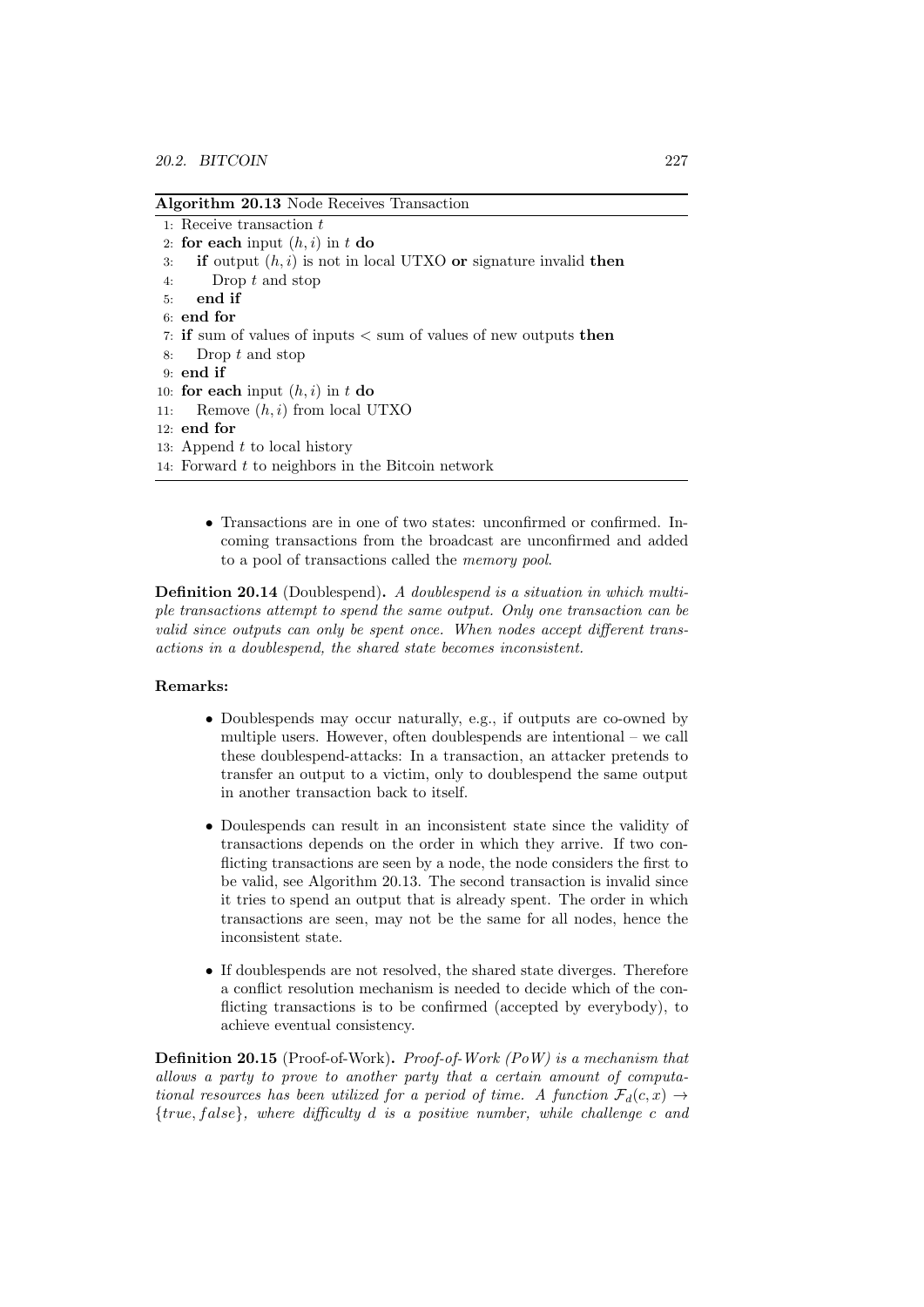nonce x are usually bit-strings, is called a Proof-of-Work function if it has following properties:

- 1.  $\mathcal{F}_d(c,x)$  is fast to compute if d, c, and x are given.
- 2. For fixed parameters d and c, finding x such that  $\mathcal{F}_d(c, x) = true$  is computationally difficult but feasible. The difficulty d is used to adjust the time to find such an x.

**Definition 20.16** (Bitcoin PoW function). The Bitcoin PoW function is given by  $224$ 

$$
\mathcal{F}_d(c,x) \to \text{SHA256}(\text{SHA256}(c|x)) < \frac{2^{224}}{d}.
$$

Remarks:

- This function concatenates the challenge  $c$  and nonce  $x$ , and hashes them twice using SHA256. The output of SHA256 is a cryptographic hash with a numeric value in  $\{0, \ldots, 2^{256} - 1\}$  which is compared to a target value  $\frac{2^{224}}{d}$  $\frac{d}{d}$ , which gets smaller with increasing difficulty.
- SHA256 is a cryptographic hash function with pseudorandom output. No better algorithm is known to find a nonce  $x$  such that the function  $\mathcal{F}_d(c,x)$  returns true than simply iterating over possible inputs. This is by design to make it difficult to find such an input, but simple to verify the validity once it has been found.
- If the PoW functions of all nodes had the same challenge, the fastest node would always win. However, as we will see in Definition 20.19, each node attempts to find a valid nonce for a node-specific challenge.

Definition 20.17 (Block). A block is a datastructure used to communicate incremental changes to the local state of a node. A block consists of a list of transactions, a reference to a previous block and a nonce. A block lists some transactions the block creator ("miner") has accepted to its memory-pool since the previous block. A node finds and broadcasts a block when it finds a valid nonce for its PoW function.

#### Algorithm 20.18 Node Finds Block

```
1: Nonce x = 0, challenge c, difficulty d, previous block b_{t-1}
```

```
2: repeat
```

```
3: x = x + 1
```

```
4: until \mathcal{F}_d(c,x) = true
```

```
5: Broadcast block b_t = (memory-pool, b_{t-1}, x)
```
- With their reference to a previous block, the blocks build a tree, rooted in the so called genesis block.
- The primary goal for using the PoW mechanism is to adjust the rate at which blocks are found in the network, giving the network time to synchronize on the latest block. Bitcoin sets the difficulty so that globally a block is created about every 10 minutes in expectation.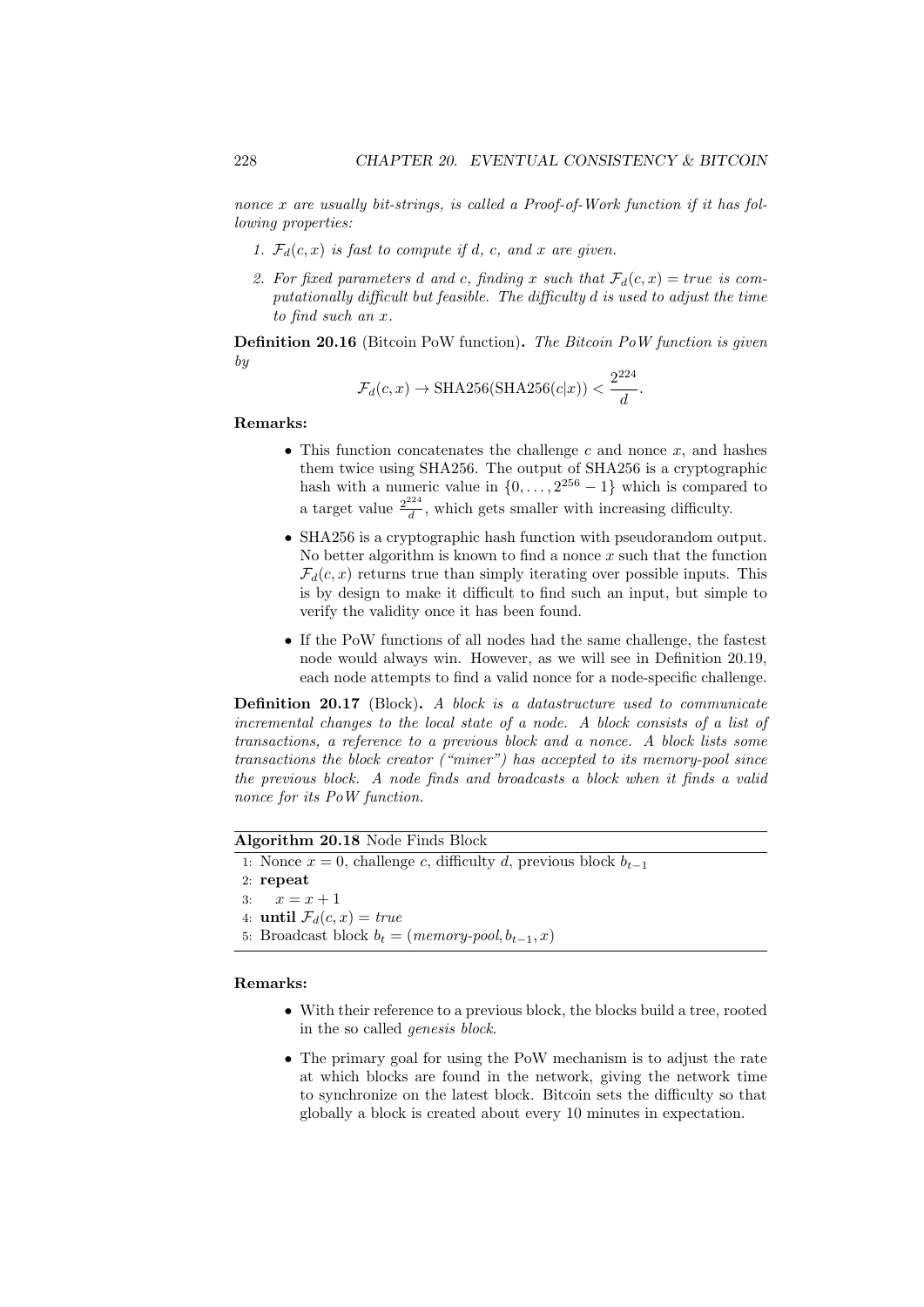- Finding a block allows the finder to impose the transactions in its local memory pool to all other nodes. Upon receiving a block, all nodes roll back any local changes since the previous block and apply the new block's transactions.
- Transactions contained in a block are said to be confirmed by that block.

Definition 20.19 (Reward Transaction). The first transaction in a block is called the reward transaction. The block's miner is rewarded for confirming transactions by allowing it to mint new coins. The reward transaction has a dummy input, and the sum of outputs is determined by a fixed subsidy plus the sum of the fees of transactions confirmed in the block.

#### Remarks:

- A reward transaction is the sole exception to the rule that the sum of inputs must be at least the sum of outputs.
- The number of bitcoins that are minted by the reward transaction and assigned to the miner is determined by a subsidy schedule that is part of the protocol. Initially the subsidy was 50 bitcoins for every block, and it is being halved every 210,000 blocks, or 4 years in expectation. Due to the halving of the block reward, the total amount of bitcoins in circulation never exceeds 21 million bitcoins.
- It is expected that the cost of performing the PoW to find a block, in terms of energy and infrastructure, is close to the value of the reward the miner receives from the reward transaction in the block.

Definition 20.20 (Blockchain). The longest path from the genesis block, i.e., root of the tree, to a leaf is called the blockchain. The blockchain acts as a consistent transaction history on which all nodes eventually agree.

- The path length from the genesis block to block b is the height  $h_b$ .
- Only the longest path from the genesis block to a leaf is a valid transaction history, since branches may contradict each other because of doublespends.
- Since only transactions in the longest path are agreed upon, miners have an incentive to append their blocks to the longest chain, thus agreeing on the current state.
- The mining incentives quickly increased the difficulty of the PoW mechanism: initially miners used CPUs to mine blocks, but CPUs were quickly replaced by GPUs, FPGAs and even application specific integrated circuits (AS-ICs) as bitcoins appreciated. This results in an equilibrium today in which only the most cost efficient miners, in terms of hardware supply and electricity, make a profit in expectation.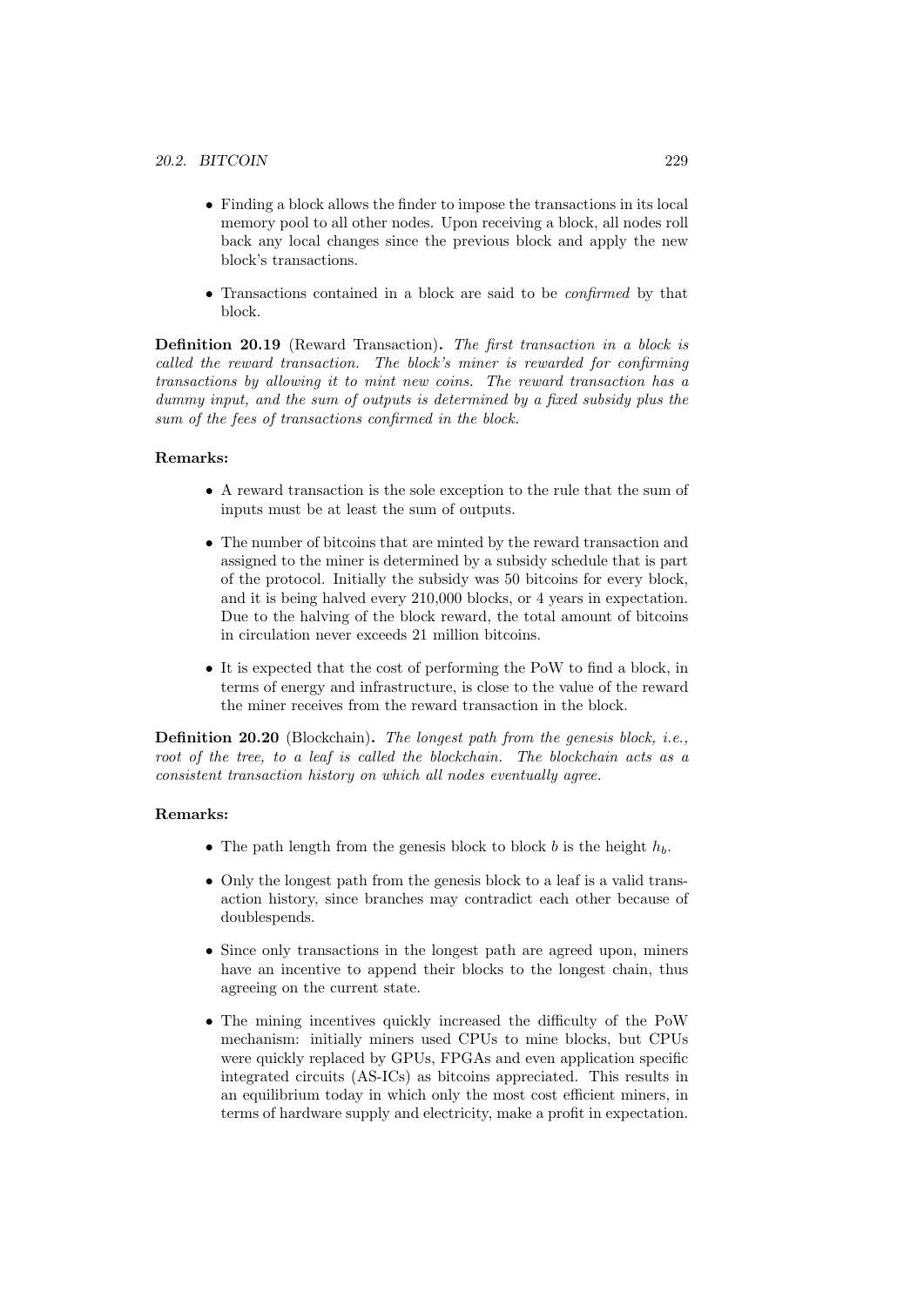• If multiple blocks are mined more or less concurrently, the system is said to have forked. Forks happen naturally because mining is a distributed random process and two new blocks may be found at roughly the same time.

#### Algorithm 20.21 Node Receives Block

- 1: Receive block b
- 2: For this node the current head is block  $b_{max}$  at height  $h_{max}$
- 3: Connect block b in the tree as child of its parent p at height  $h_b = h_p + 1$
- 4: if  $h_b > h_{max}$  then
- 5:  $h_{max} = h_b$
- 6:  $b_{max} = b$
- 7: Compute UTXO for the path leading to  $b_{max}$
- 8: Cleanup memory pool
- 9: end if

#### Remarks:

- Algorithm 20.21 describes how a node updates its local state upon receiving a block. Notice that, like Algorithm 20.13, this describes the local policy and may also result in node states diverging, i.e., by accepting different blocks at the same height as current head.
- Unlike extending the current path, switching paths may result in confirmed transactions no longer being confirmed, because the blocks in the new path do not include them. Switching paths is referred to as a reorg.
- Cleaning up the memory pool involves 1) removing transactions that were confirmed in a block in the current path, 2) removing transactions that conflict with confirmed transactions, and 3) adding transactions that were confirmed in the previous path, but are no longer confirmed in the current path.
- In order to avoid having to recompute the entire UTXO at every new block being added to the blockchain, all current implementations use datastructures that store undo information about the operations applied by a block. This allows efficient switching of paths and updates of the head by moving along the path.

#### Theorem 20.22. Forks are eventually resolved and all nodes eventually agree on which is the longest blockchain. The system therefore guarantees eventual consistency.

Proof. In order for the fork to continue to exist, pairs of blocks need to be found in close succession, extending distinct branches, otherwise the nodes on the shorter branch would switch to the longer one. The probability of branches being extended almost simultaneously decreases exponentially with the length of the fork, hence there will eventually be a time when only one branch is being extended, becoming the longest branch. $\Box$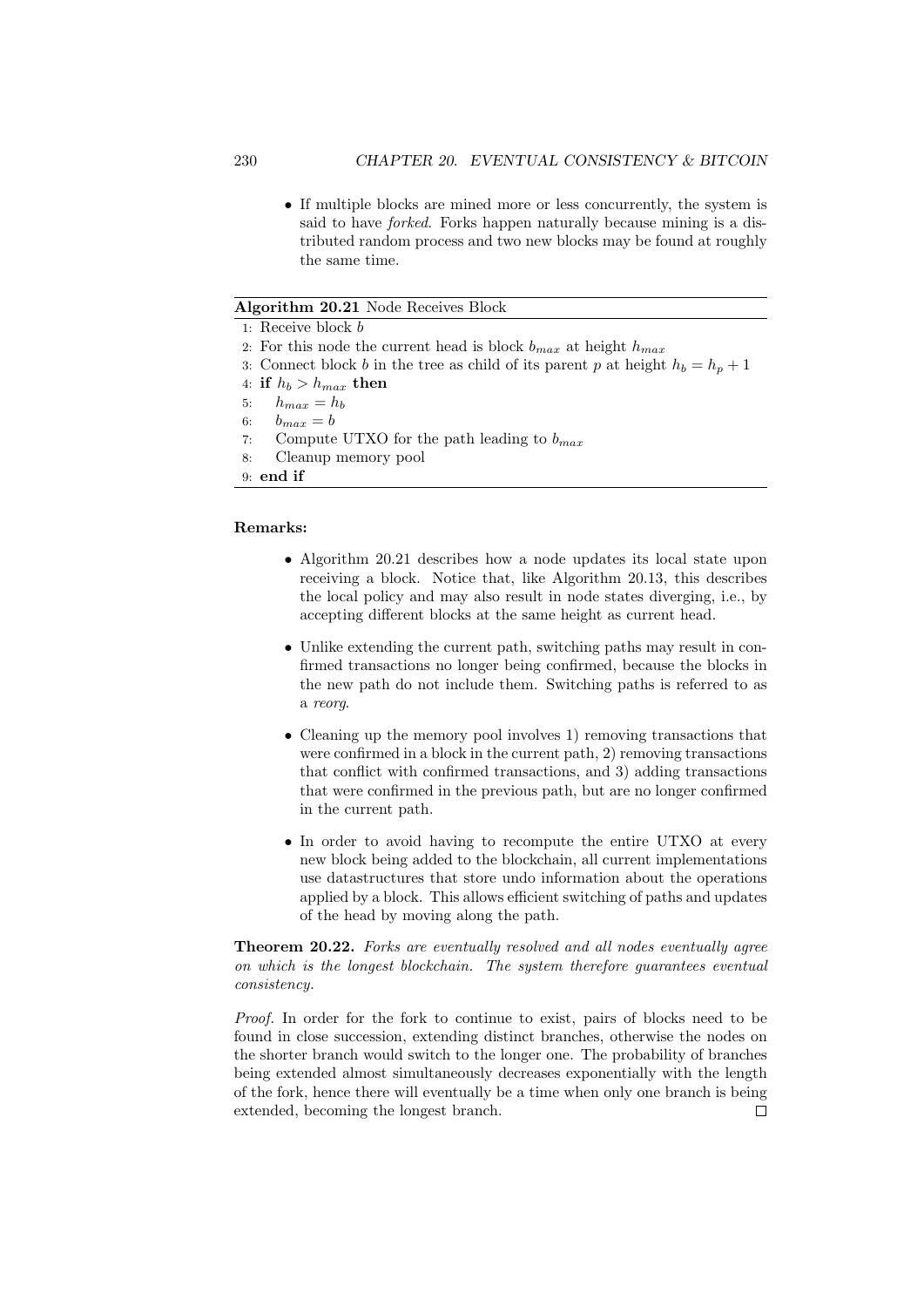# 20.3 Smart Contracts

Definition 20.23 (Smart Contract). A smart contract is an agreement between two or more parties, encoded in such a way that the correct execution is guaranteed by the blockchain.

#### Remarks:

- Contracts allow business logic to be encoded in Bitcoin transactions which mutually guarantee that an agreed upon action is performed. The blockchain acts as conflict mediator, should a party fail to honor an agreement.
- The use of scripts as spending conditions for outputs enables smart contracts. Scripts, together with some additional features such as timelocks, allow encoding complex conditions, specifying who may spend the funds associated with an output and when.

Definition 20.24 (Timelock). Bitcoin provides a mechanism to make transactions invalid until some time in the future: timelocks. A transaction may specify a locktime: the earliest time, expressed in either a Unix timestamp or a blockchain height, at which it may be included in a block and therefore be confirmed.

#### Remarks:

- Transactions with a timelock are not released into the network until the timelock expires. It is the responsibility of the node receiving the transaction to store it locally until the timelock expires and then release it into the network.
- Transactions with future timelocks are invalid. Blocks may not include transactions with timelocks that have not yet expired, i.e., they are mined before their expiry timestamp or in a lower block than specified. If a block includes an unexpired transaction it is invalid. Upon receiving invalid transactions or blocks, nodes discard them immediately and do not forward them to their peers.
- Timelocks can be used to replace or supersede transactions: a timelocked transaction  $t_1$  can be replaced by another transaction  $t_0$ , spending some of the same outputs, if the replacing transaction  $t_0$  has an earlier timelock and can be broadcast in the network before the replaced transaction  $t_1$  becomes valid.

Definition 20.25 (Singlesig and Multisig Outputs). When an output can be claimed by providing a single signature it is called a singlesig output. In contrast the script of multisig outputs specifies a set of m public keys and requires  $k$ -ofm (with  $k \leq m$ ) valid signatures from distinct matching public keys from that set in order to be valid.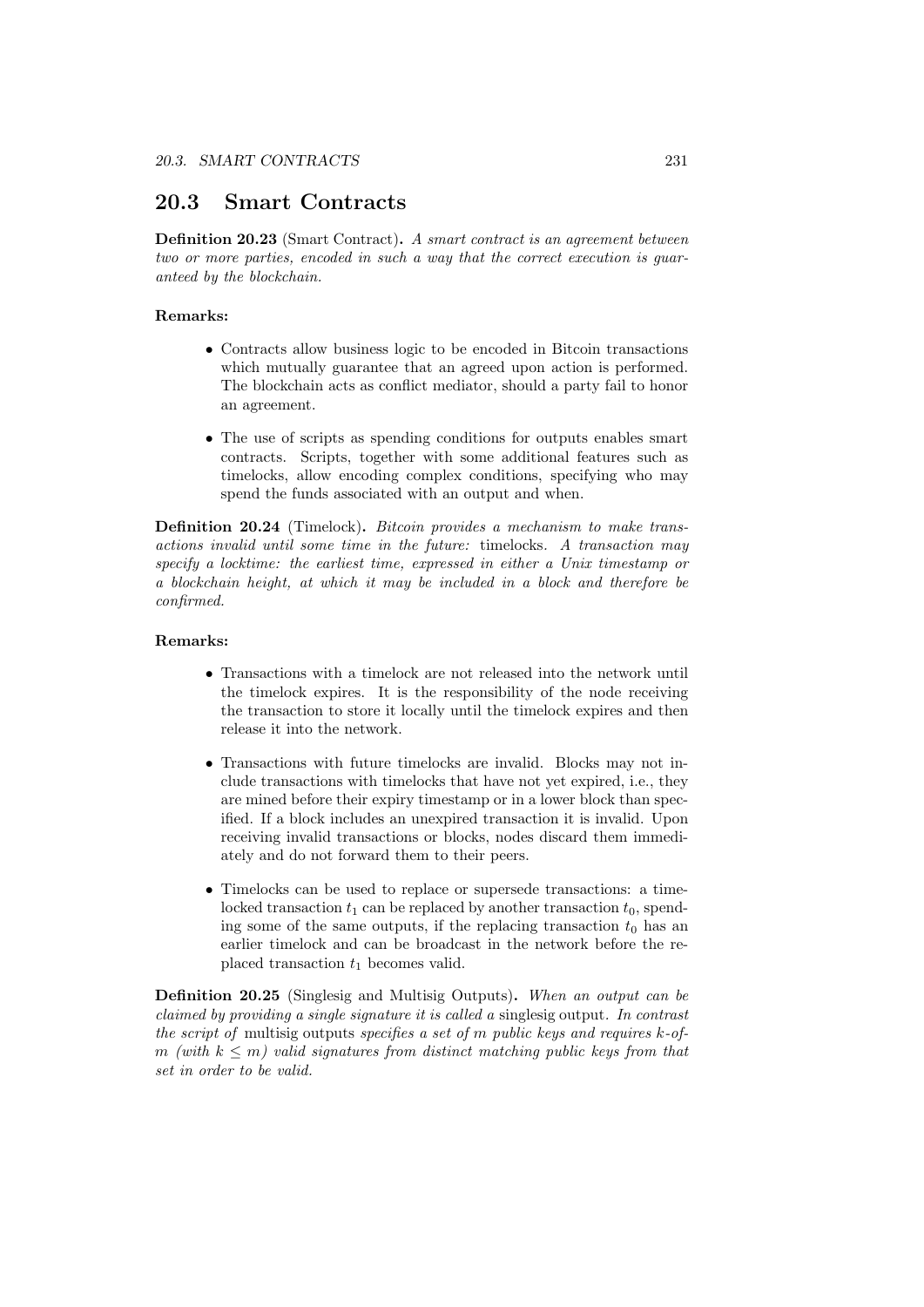#### Remarks:

• Most smart contracts begin with the creation of a 2-of-2 multisig output, requiring a signature from both parties. Once the transaction creating the multisig output is confirmed in the blockchain, both parties are guaranteed that the funds of that output cannot be spent unilaterally.

| <b>Algorithm 20.26</b> Parties $A$ and $B$ create a 2-of-2 multisig output $o$ |  |  |  |  |  |  |
|--------------------------------------------------------------------------------|--|--|--|--|--|--|
|--------------------------------------------------------------------------------|--|--|--|--|--|--|

- 1: B sends a list  $I_B$  of inputs with  $c_B$  coins to A
- 2: A selects its own inputs  $I_A$  with  $c_A$  coins
- 3: A creates transaction  $t_s[[I_A, I_B], [o = c_A + c_B \rightarrow (A, B)]$
- 4: A creates timelocked transaction  $t_r\{[o], [c_A \to A, c_B \to B]\}$  and signs it
- 5: A sends  $t_s$  and  $t_r$  to B
- 6: B signs both  $t_s$  and  $t_r$  and sends them to A
- 7: A signs  $t_s$  and broadcasts it to the Bitcoin network

#### Remarks:

- $\bullet$  t<sub>s</sub> is called a *setup transaction* and is used to lock in funds into a shared account. If  $t_s$  is signed and broadcast immediately, one of the parties could not collaborate to spend the multisig output, and the funds become unspendable. To avoid a situation where the funds cannot be spent, the protocol also creates a timelocked refund transaction  $t_r$  which guarantees that, should the funds not be spent before the timelock expires, the funds are returned to the respective party. At no point in time one of the parties holds a fully signed setup transaction without the other party holding a fully signed refund transaction, guaranteeing that funds are eventually returned.
- Both transactions require the signature of both parties. In the case of the setup transaction because it has two inputs from  $A$  and  $B$  respectively which require individual signatures. In the case of the refund transaction the single input spending the multisig output requires both signatures being a 2-of-2 multisig output.

Algorithm 20.27 Simple Micropayment Channel from  $S$  to  $R$  with capacity  $c$ 

- 1:  $c_S = c, c_R = 0$
- 2:  $S$  and  $R$  use Algorithm 20.26 to set up output  $o$  with value  $c$  from  $S$
- 3: Create settlement transaction  $t_f\{[o], [c_S \to S, c_R \to R]\}$
- 4: while channel open and  $c_R < c$  do
- 5: In exchange for good with value  $\delta$
- 6:  $c_R = c_R + \delta$
- 7:  $c_S = c_S \delta$
- 8: Update  $t_f$  with outputs  $[c_R \to R, c_S \to S]$
- 9: S signs and sends  $t_f$  to R
- 10: end while
- 11:  $R$  signs last  $t_f$  and broadcasts it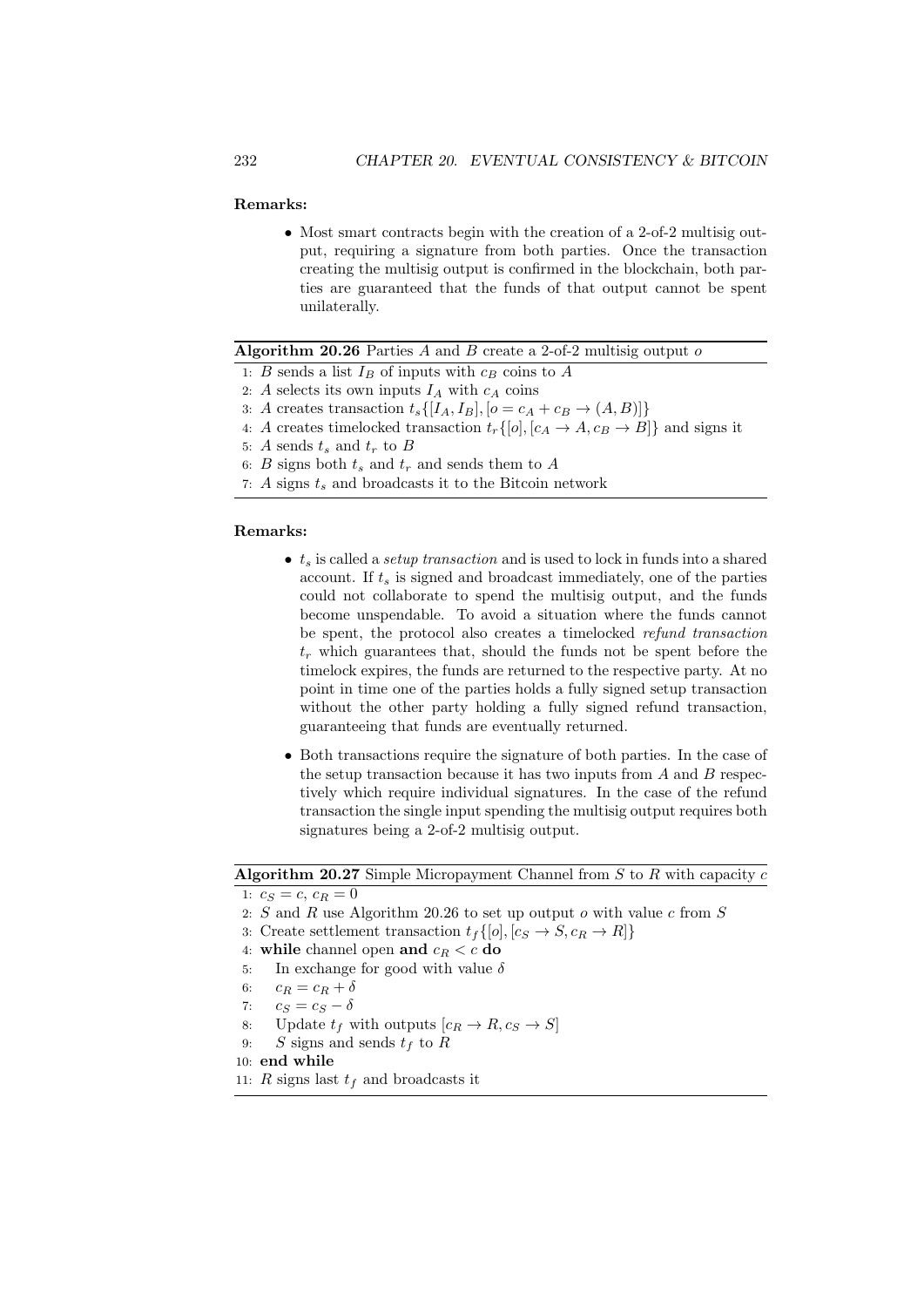#### Remarks:

- Algorithm 20.27 implements a Simple Micropayment Channel, a smart contract that is used for rapidly adjusting micropayments from a spender to a recipient. Only two transactions are ever broadcast and inserted into the blockchain: the setup transaction  $t_s$  and the last settlement transaction  $t_f$ . There may have been any number of updates to the settlement transaction, transferring ever more of the shared output to the recipient.
- $\bullet$  The number of bitcoins c used to fund the channel is also the maximum total that may be transferred over the simple micropayment channel.
- At any time the recipient  $R$  is guaranteed to eventually receive the bitcoins, since she holds a fully signed settlement transaction, while the spender only has partially signed ones.
- The simple micropayment channel is intrinsically unidirectional. Since the recipient may choose any of the settlement transactions in the protocol, she will use the one with maximum payout for her. If we were to transfer bitcoins back, we would be reducing the amount paid out to the recipient, hence she would choose not to broadcast that transaction.

## 20.4 Weak Consistency

Eventual consistency is only one form of weak consistency. A number of different tradeoffs between partition tolerance and consistency exist in literature.

Definition 20.28 (Monotonic Read Consistency). If a node u has seen a particular value of an object, any subsequent accesses of u will never return any older values.

#### Remarks:

• Users are annoyed if they receive a notification about a comment on an online social network, but are unable to reply because the web interface does not show the same notification yet. In this case the notification acts as the first read operation, while looking up the comment on the web interface is the second read operation.

Definition 20.29 (Monotonic Write Consistency). A write operation by a node on a data item is completed before any successive write operation by the same node (i.e. system guarantees to serialize writes by the same node).

#### Remarks:

• The ATM must replay all operations in order, otherwise it might happen that an earlier operation overwrites the result of a later operation, resulting in an inconsistent final state.

Definition 20.30 (Read-Your-Write Consistency). After a node u has updated a data item, any later reads from node u will never see an older value.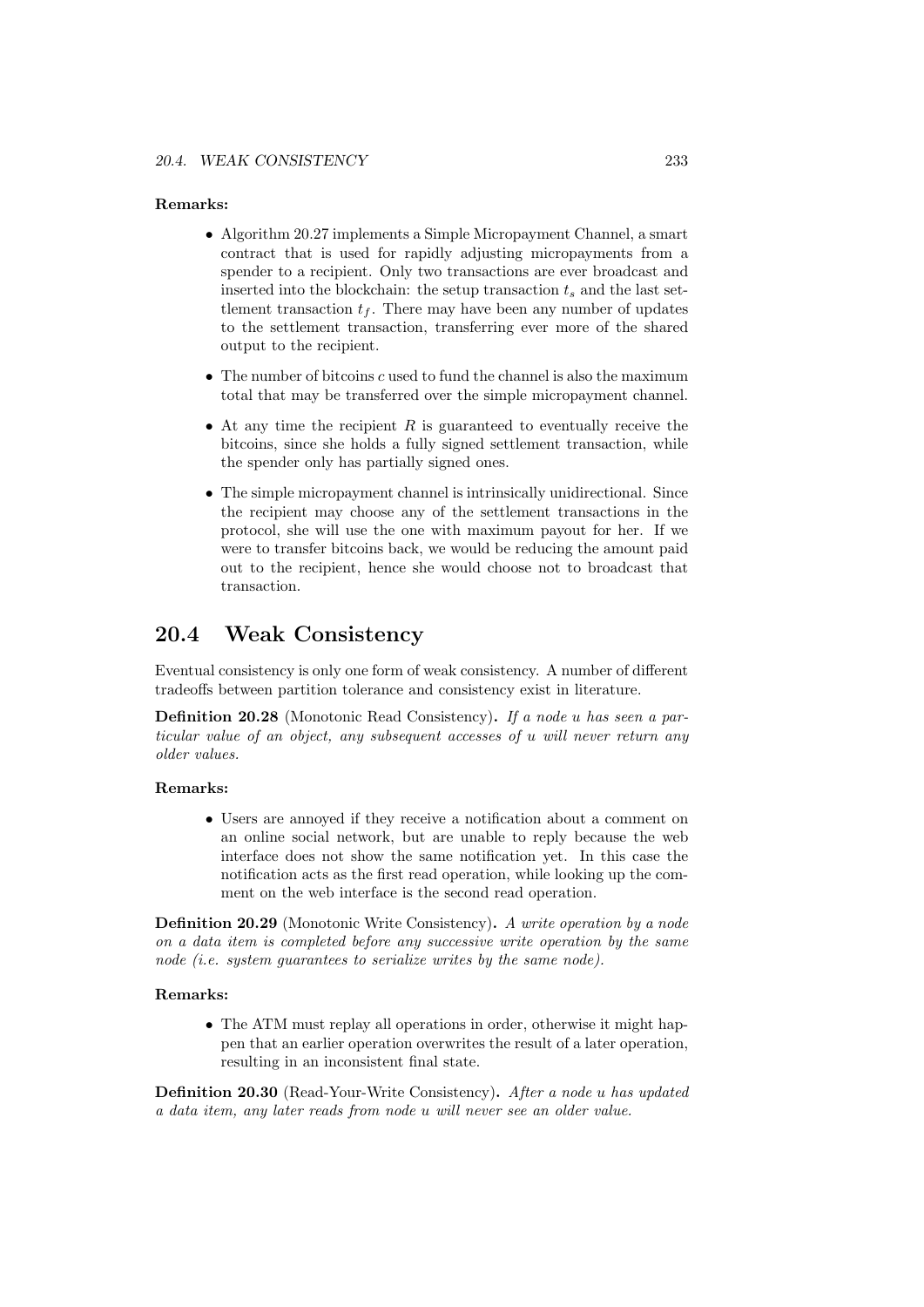Definition 20.31 (Causal Relation). The following pairs of operations are said to be causally related:

- Two writes by the same node to different variables.
- A read followed by a write of the same node.
- A read that returns the value of a write from any node.
- Two operations that are transitively related according to the above conditions.

#### Remarks:

• The first rule ensures that writes by a single node are seen in the same order. For example if a node writes a value in one variable and then signals that it has written the value by writing in another variable. Another node could then read the signalling variable but still read the old value from the first variable, if the two writes were not causally related.

Definition 20.32 (Causal Consistency). A system provides causal consistency if operations that potentially are causally related are seen by every node of the system in the same order. Concurrent writes are not causally related, and may be seen in different orders by different nodes.

### Chapter Notes

The CAP theorem was first introduced by Fox and Brewer [FB99], although it is commonly attributed to a talk by Eric Brewer [Bre00]. It was later proven by Gilbert and Lynch [GL02] for the asynchronous model. Gilbert and Lynch also showed how to relax the consistency requirement in a partially synchronous system to achieve availability and partition tolerance.

Bitcoin was introduced in 2008 by Satoshi Nakamoto [Nak08]. Nakamoto is thought to be a pseudonym used by either a single person or a group of people; it is still unknown who invented Bitcoin, giving rise to speculation and conspiracy theories. Among the plausible theories are noted cryptographers Nick Szabo [Big13] and Hal Finney [Gre14]. The first Bitcoin client was published shortly after the paper and the first block was mined on January 3, 2009. The genesis block contained the headline of the release date's The Times issue "The Times 03/Jan/2009 Chancellor on brink of second bailout for banks", which serves as proof that the genesis block has been indeed mined on that date, and that no one had mined before that date. The quote in the genesis block is also thought to be an ideological hint: Bitcoin was created in a climate of financial crisis, induced by rampant manipulation by the banking sector, and Bitcoin quickly grew in popularity in anarchic and libertarian circles. The original client is nowadays maintained by a group of independent core developers and remains the most used client in the Bitcoin network.

Central to Bitcoin is the resolution of conflicts due to doublespends, which is solved by waiting for transactions to be included in the blockchain. This however introduces large delays for the confirmation of payments which are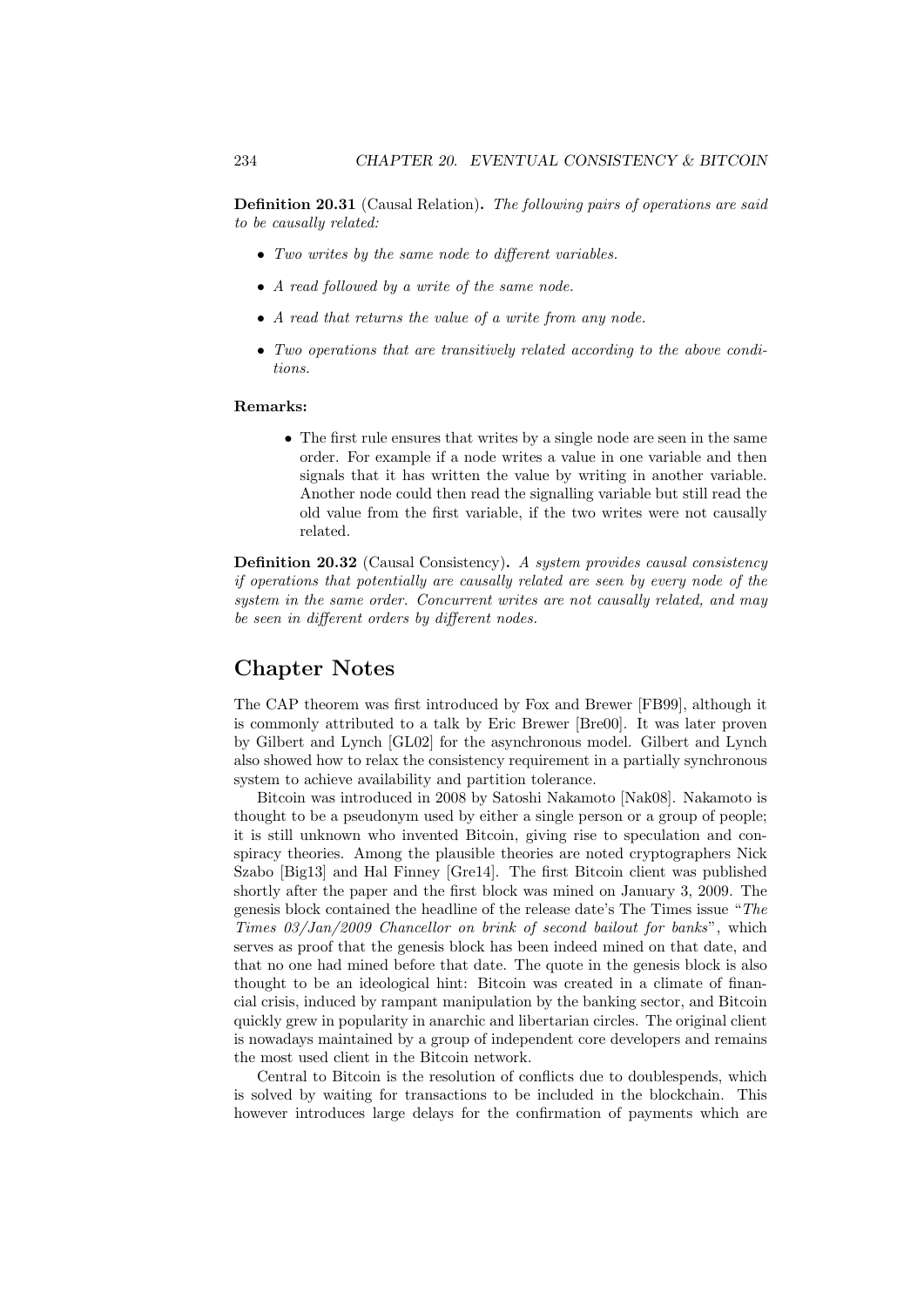undesirable in some scenarios in which an immediate confirmation is required. Karame et al. [KAC12] show that accepting unconfirmed transactions leads to a non-negligible probability of being defrauded as a result of a doublespending attack. This is facilitated by information eclipsing [DW13], i.e., that nodes do not forward conflicting transactions, hence the victim does not see both transactions of the doublespend. Bamert et al. [BDE+13] showed that the odds of detecting a doublespending attack in real-time can be improved by connecting to a large sample of nodes and tracing the propagation of transactions in the network.

Bitcoin does not scale very well due to its reliance on confirmations in the blockchain. A copy of the entire transaction history is stored on every node in order to bootstrap joining nodes, which have to reconstruct the transaction history from the genesis block. Simple micropayment channels were introduced by Hearn and Spilman [HS12] and may be used to bundle multiple transfers between two parties but they are limited to transferring the funds locked into the channel once. Recently Duplex Micropayment Channels [DW15] and the Lightning Network [PD15] have been proposed to build bidirectional micropayment channels in which the funds can be transferred back and forth an arbitrary number of times, greatly increasing the flexibility of Bitcoin transfers and enabling a number of features, such as micropayments and routing payments between any two endpoints.

This chapter was written in collaboration with Christian Decker.

# Bibliography

- [BDE+13] Tobias Bamert, Christian Decker, Lennart Elsen, Samuel Welten, and Roger Wattenhofer. Have a snack, pay with bitcoin. In IEEE Internation Conference on Peer-to-Peer Computing (P2P), Trento, Italy, 2013.
	- [Big13] John Biggs. Who is the real satoshi nakamoto? one researcher may have found the answer. http://on.tcrn.ch/l/R0vA, 2013.
	- [Bre00] Eric A. Brewer. Towards robust distributed systems. In Symposium on Principles of Distributed Computing (PODC). ACM, 2000.
	- [DW13] Christian Decker and Roger Wattenhofer. Information propagation in the bitcoin network. In IEEE International Conference on Peerto-Peer Computing (P2P), Trento, Italy, September 2013.
	- [DW15] Christian Decker and Roger Wattenhofer. A Fast and Scalable Payment Network with Bitcoin Duplex Micropayment Channels. In Symposium on Stabilization, Safety, and Security of Distributed Systems (SSS), 2015.
	- [FB99] Armando Fox and Eric Brewer. Harvest, yield, and scalable tolerant systems. In Hot Topics in Operating Systems. IEEE, 1999.
	- [GL02] Seth Gilbert and Nancy Lynch. Brewer's conjecture and the feasibility of consistent, available, partition-tolerant web services. SIGACT News, 2002.